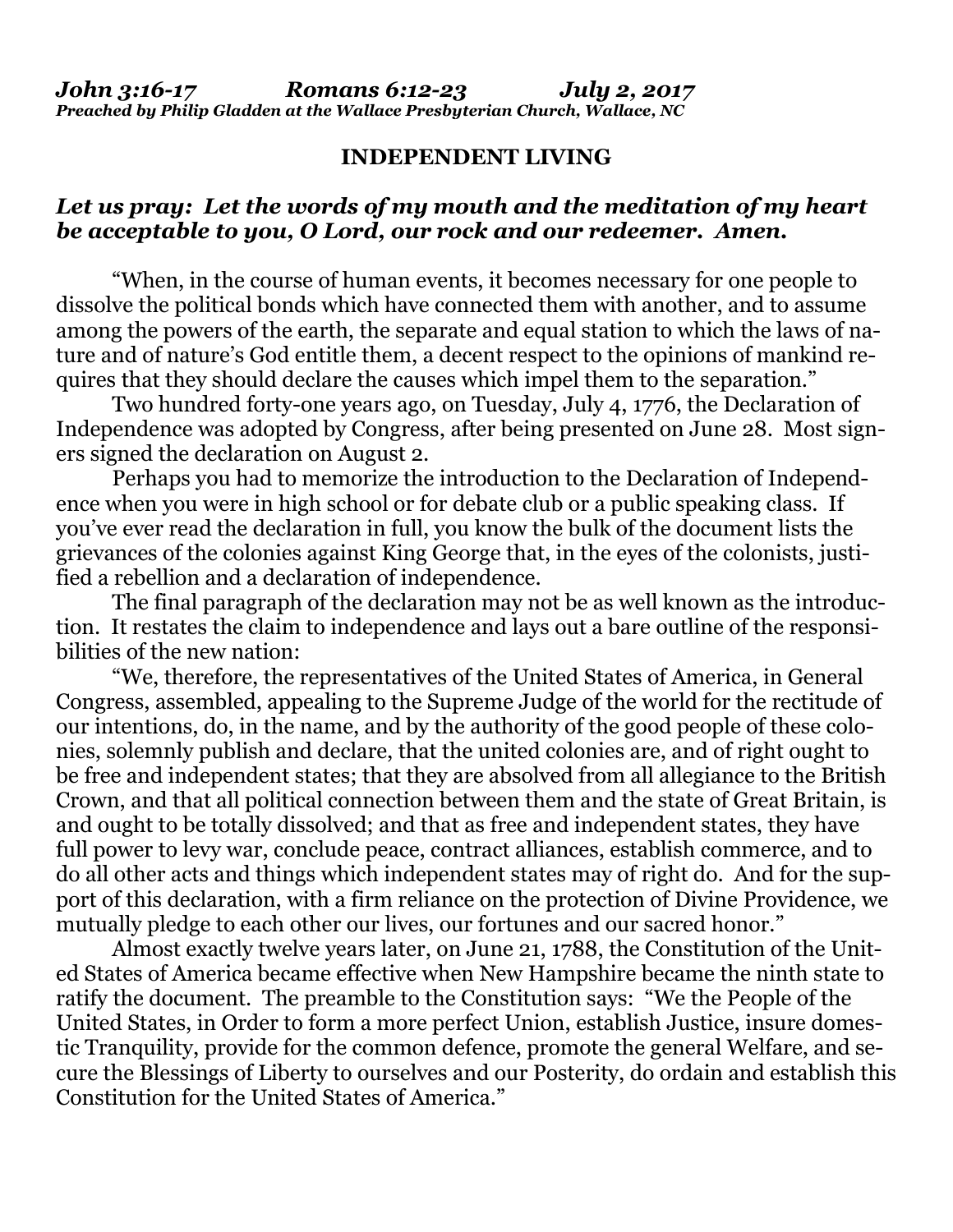In answer to the question, "What is the relationship between the Declaration of the Independence and the Constitution?" one writer says, "After Independence, the Declaration remained as a statement of America's natural law ideals. The Constitution was adopted to move American positive law closer to those ideals. The Constitution did this in at least two principal ways: by substantive rules, and by imposing procedures designed to produce better results."<sup>1</sup> Another person observes, "The broad language of the Constitution is illuminated by the principles set forth in the Declaration." In other words, the Constitution spells out how to do what the Declaration declares us to be, free and independent states. It's not enough — nor is it sustainable — simply to declare "We're free!" with no direction for the future and the common good.

We see the same pattern in the life of God's people, beginning with the children of Israel. Their/our founding principle is called the Great Shema (Deuteronomy 6:4-5): "Hear, O Israel: The Lord is our God, the Lord alone. You shall love the Lord your God with all your heart, and with all your soul, and with all your might."

Why should they do that, and how should they do that? A few verses later in Deuteronomy 6 we read, "When your children ask you in time to come, 'What is the meaning of decrees and the statutes and the ordinances that the Lord our God has commanded you?' then you shall say to your children, 'We were Pharaoh's slaves in Egypt, but the Lord brought us out of Egypt with a mighty hand. . . He brought us out from there in order to bring us in, to give us the land that he promised on oath to our ancestors. Then the Lord commanded us to observe all these statutes, to fear the Lord our God, for our lasting good, so as to keep us alive." (Deuteronomy 6:20-21, 23-24)

Imagine God saying to his people, "You're free now!" and the people asking, "What does that mean? What are we supposed to do?" So God says, "You shall have no other gods before me; you shall not make for yourself an idol, you shall not take the Lord's name in vain, etc., etc." In other words, God's people are free from Pharaoh's slavery, but they're not free to do anything and everything they want to do. Instead, they are free *from* slavery and free to live *for* God by living according to God's ways, for their lasting good, so as to keep them alive.

Last week's epistle lesson from Romans 6 ended with this encouragement, "So you also must consider yourselves dead to sin and alive to God in Christ Jesus." (Romans 6:12) Paul can say that/encourage that kind of living because, he says, we have been set free from slavery to sin by the death and resurrection of Jesus Christ. But, just as with the Great Shema and our nation's Declaration of Independence, as people set free in Christ, we are not set free to do anything and everything we want to do. If that were true, then the answer to Paul's questions, "Should we continue in sin in order that grace may abound?" and "Should we sin because we are not under law but under grace?" would be, "Of course! Go right ahead — do whatever you want. You're free, aren't you?"

But Paul's answer to both of those questions is an emphatic, "No! By no means! No indeed!" His reason for that answer is grounded in what God has done for us in the life, death, and resurrection of Jesus Christ, not in anything we have done for God. That's why Paul talks so much about grace and our response to God's grace in how we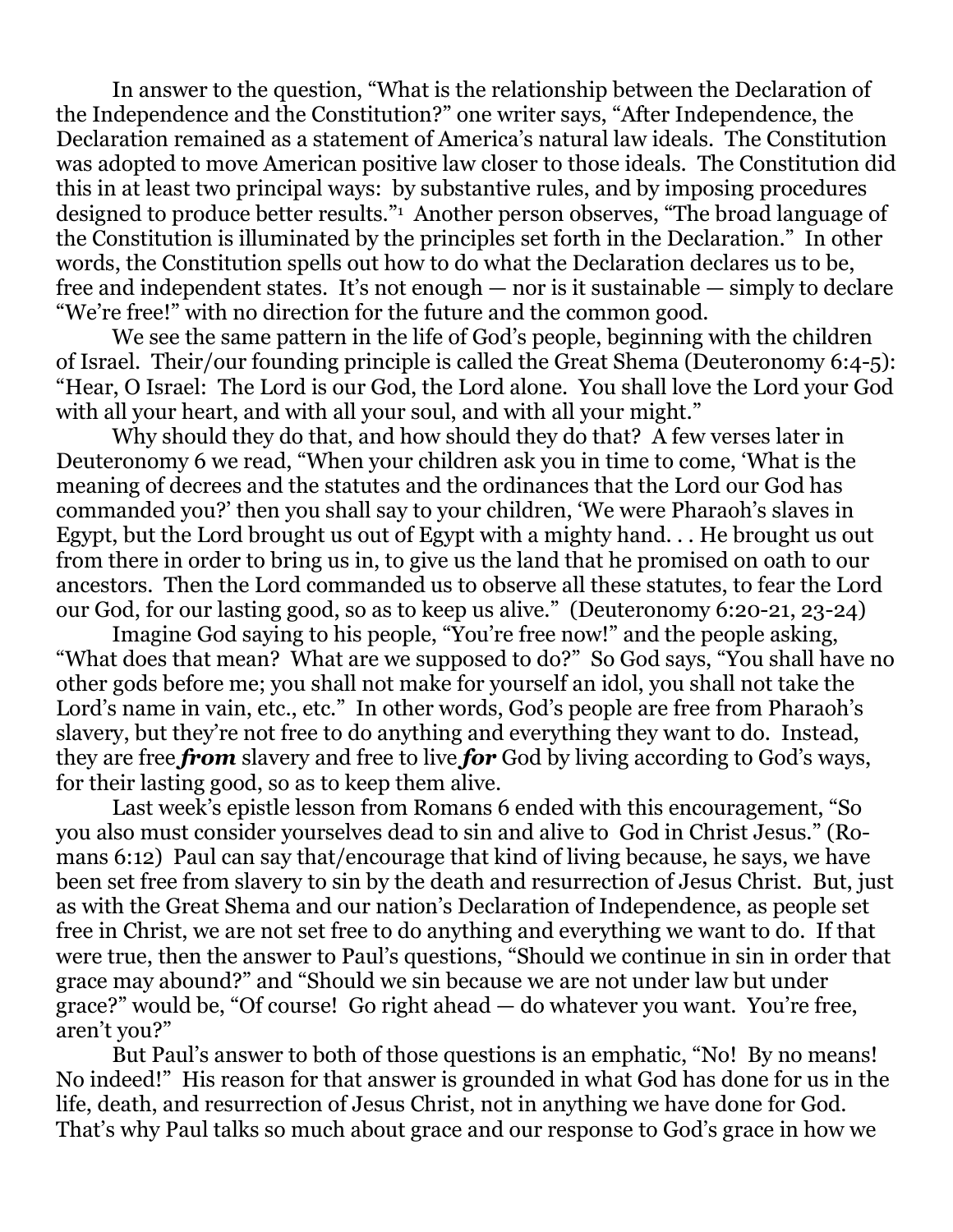live as followers of Jesus Christ. "But now that you have been freed from sin and enslaved to God, the advantage you get is sanctification. The end is eternal life." (Romans 6:22)

If you keep reading in Romans, you'll eventually come to Paul's advice about how to live the new life in Christ. That's Paul's typical pattern in his letters. He lays out the fundamental principles of grace and mercy and freedom in Christ (sort of like the Declaration of Independence), then follows up with how to live in the freedom, for God and for others (sort of like the Constitution of the United States). Listen to some of the headings in my study Bible from the latter sections of Paul's letters: The New Life in Christ; Marks of the True Christian; Being Subject to Authorities; Love for One Another; Do Not Judge Another; Do Not Make Another Stumble; Please Others, Not Yourselves; Do All to the Glory of God; One Body with Many Members; The Gift of Love; The Ministry of Reconciliation; Freedom for Love; Bear One Another's Burdens; One in Christ; Unity in the Body of Christ. Does that sound like "Yay! We're free to do anything and everything we want to do!"? By no means! Just the opposite  $-$  it sounds like, "Yay! We're free to love God and to love our neighbors in a way that we've never been able to do before!"

A number of years ago, Nell Sloan shared a great devotion during opening assembly before Sunday School. I don't remember everything she said that morning, but I do remember her encouraging us to "turn our got-to's into get-to's." That's a great summary of what it means to be free in Christ. When we start thinking that our Christian life is nothing more than a bunch of "got-to's," living for God will be a burden to bear. But freedom in Christ means our life is now full of "get-to's" for God, and that means life.

"Independent living" communities are increasingly attractive for retirees. One independent living community in Wilmington advertises, "We understand that a new window of opportunity stands before you. . . It is time to take advantage of the freedom that you can experience, without the daily responsibilities that keep you from experiencing everything that retirement has to offer." The advertisement describes "the freedom to focus on those things that are truly important." Another article about independent living communities in general says, "Once you see the necessity and start to think about the possibilities of a new life, a change, you'll feel like a weight has been lifted. And you'll feel freer than ever. You like your independence but don't want to bother with some tasks. . ." Then there's the article at [www.seniorhomes.com](http://www.seniorhomes.com/) called "Independent Living; Life Without Responsibilities."<sup>2</sup>

I know what that last article means — no yardwork, no laundry chores, etc. But "Life Without Responsibilities" is not a good or accurate description of our independent living as citizens of the United States of America or as followers of Jesus Christ. Our declaration of independence in Christ brings "a new window of opportunity . . . the freedom to focus on the things that are truly important . . . a new life, a change, like a weight has been lifted. . . to feel freer than ever."

It sounds contradictory to talk about being set free from slavery and tyranny, only to become subservient to someone else. But our freedom depends on it. In these Unit-